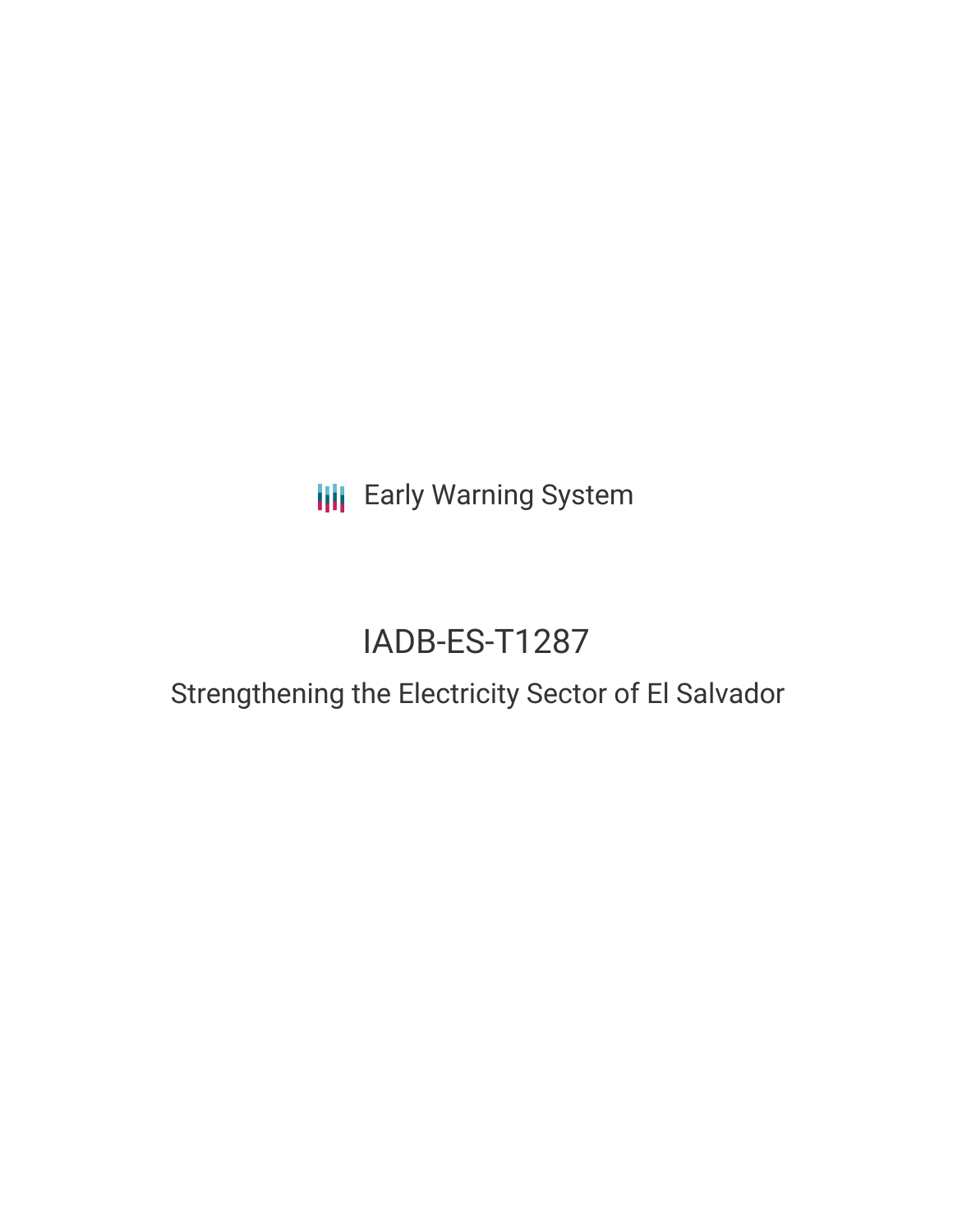

### **Quick Facts**

| <b>Countries</b>               | El Salvador                            |
|--------------------------------|----------------------------------------|
| <b>Financial Institutions</b>  | Inter-American Development Bank (IADB) |
| <b>Status</b>                  | Active                                 |
| <b>Bank Risk Rating</b>        | C                                      |
| <b>Voting Date</b>             | 2018-12-05                             |
| <b>Borrower</b>                | Government of El Salvador              |
| <b>Sectors</b>                 | Energy                                 |
| <b>Investment Type(s)</b>      | Grant                                  |
| <b>Investment Amount (USD)</b> | $$0.15$ million                        |
| <b>Project Cost (USD)</b>      | $$0.15$ million                        |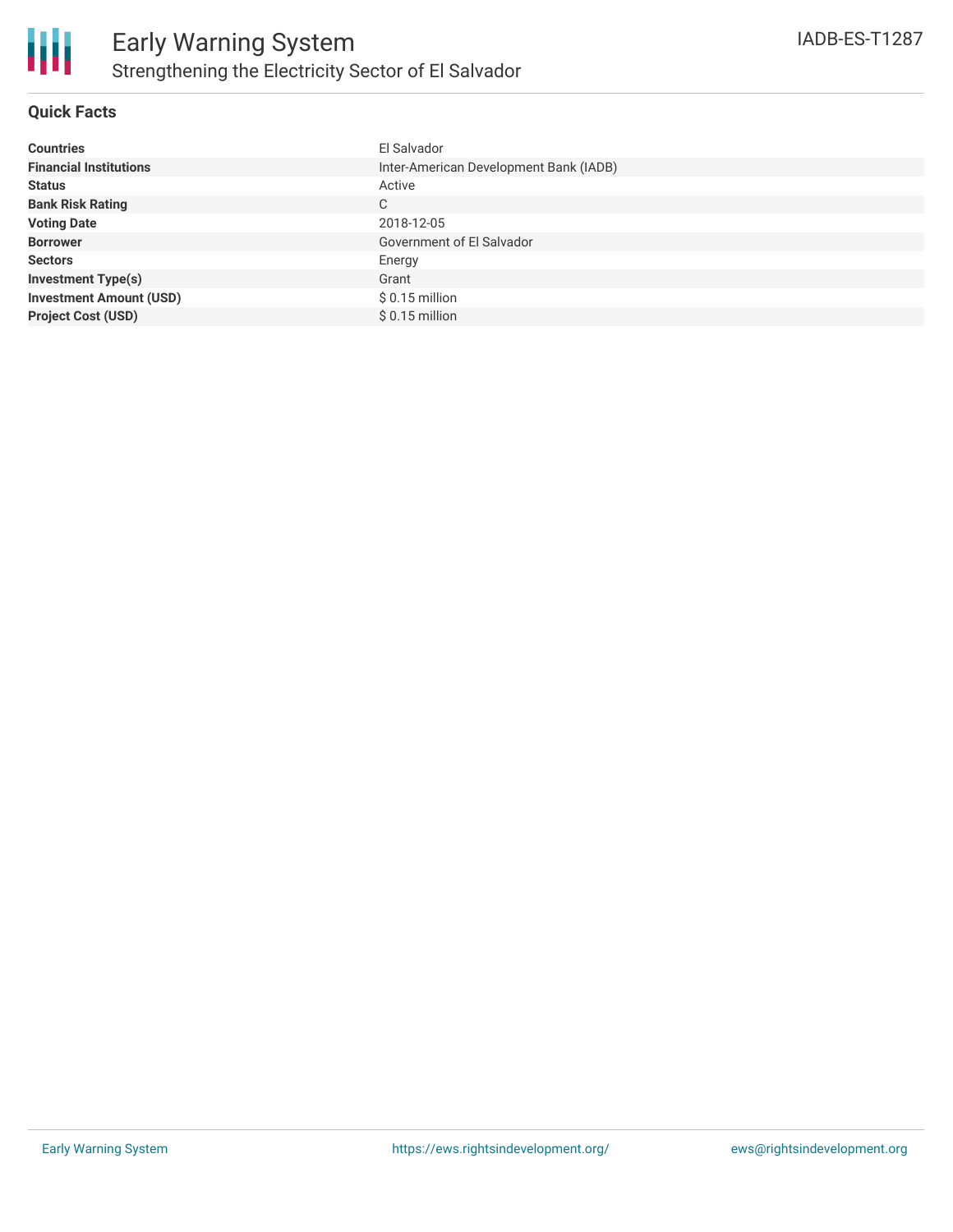

### **Project Description**

According to the bank, the objective of this technical cooperation is to support, advise and contribute with the dialogue between the government of El Salvador, the private sector and other interested parties involved in the electricity sector, to define the conditions and required capacities for the future of the electrical network, and support them to solve current and future problems of the distribution sector.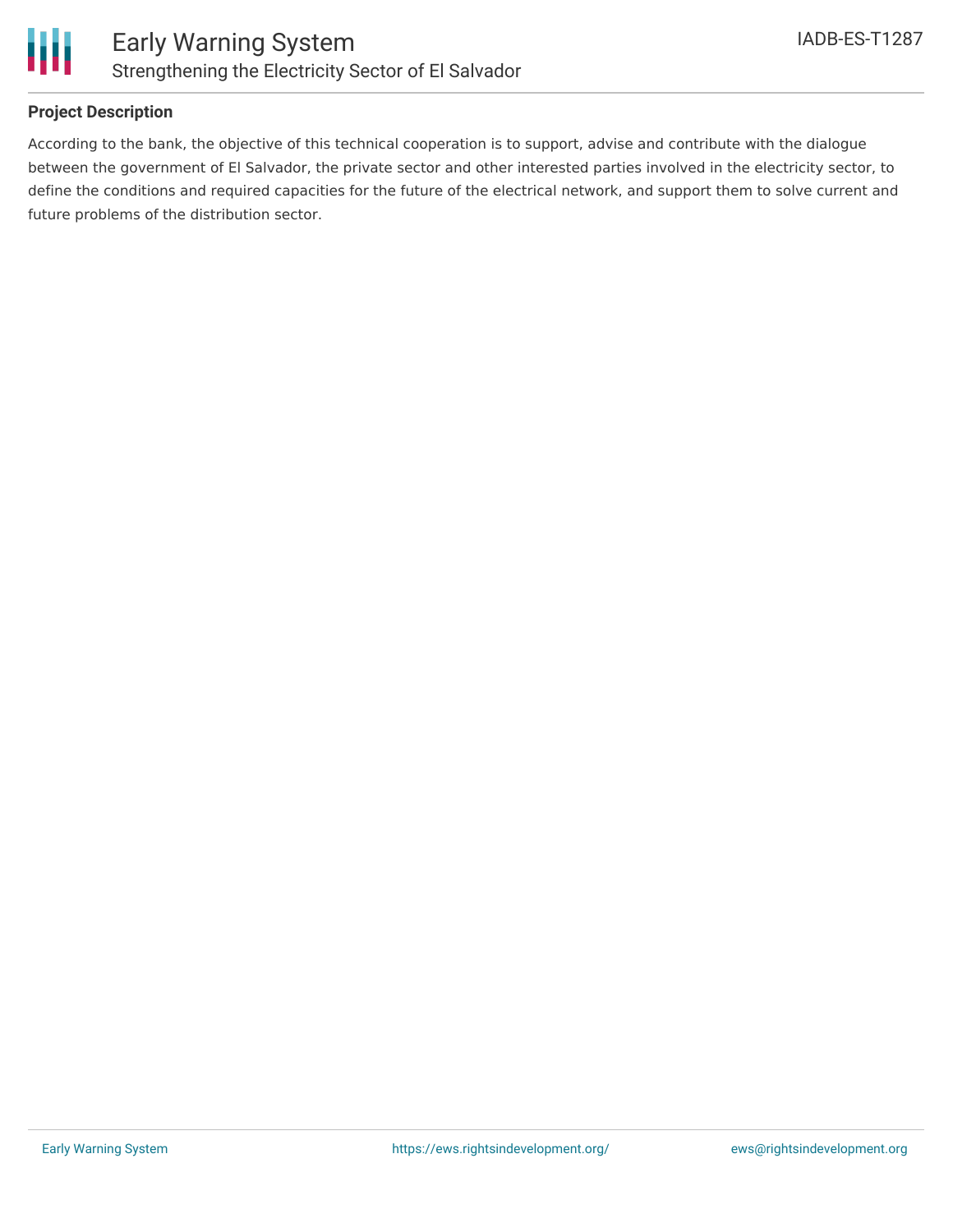

### Early Warning System Strengthening the Electricity Sector of El Salvador

### **Investment Description**

• Inter-American Development Bank (IADB)